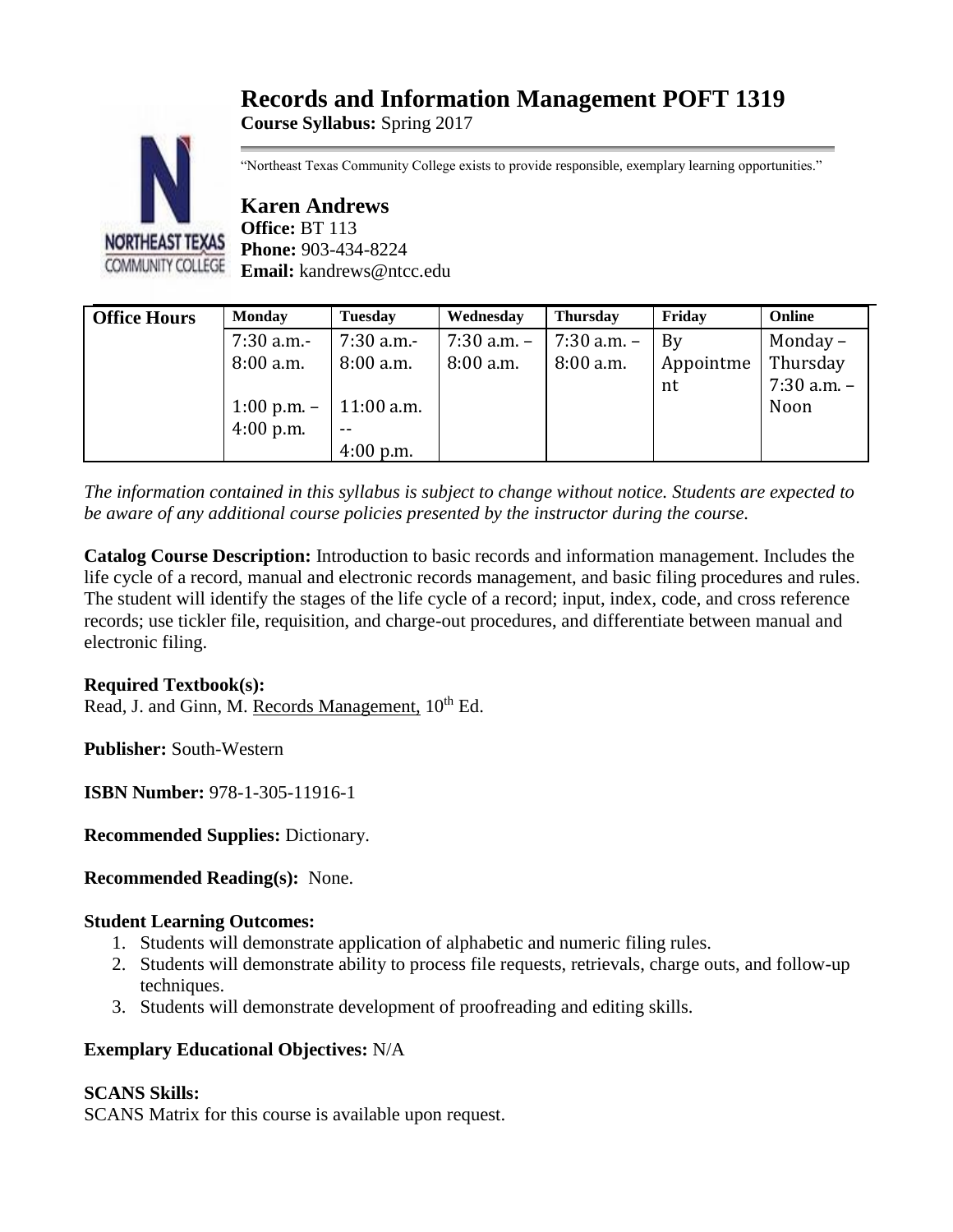#### **Lectures & Discussions:**

This course is a combination of lecture and hands-on learning.

#### **Evaluation/Grading Policy:**

| Daily Work        | 25%  |
|-------------------|------|
| Attendance        | 10\% |
| <b>Unit Tests</b> | 20%  |
| Job Exercises     | 20\% |
| Final Exam        | 25%  |

#### **Tests/Exams:**

Chapter/Unit exams will be given throughout the semester. The final exam will follow the college final exam schedule. If there are any alterations in the class calendar, the change will be announced in class.

#### **Assignments:**

All assignments are due at the beginning of class. Late assignments will receive point deductions. All assignments will be posted on Blackboard.

## **Other Course Requirements:**

To earn a paycheck you will be expected to be at work and to be on time. This expectation will be applied in this course to help you develop competencies for employment.

You are expected to submit assignments each week. Just as you would notify your employer promptly of an absence, you must notify your instructor if situations arise where you are unable to complete assignments for the week.

When you experience difficulty with any assignment, please arrange an appointment for the instructor to help you during office hours.

If you must stop attending class, you must officially withdraw from the course via the Admissions Office. Failure to do so will result in a grade of "F" on your transcript.

# **Student Responsibilities/Expectations:**

As a successful office worker, you have the responsibility of projecting a professional image for your employer. You should follow these guidelines to help you become employable in today's competitive, fast changing world:

- Dress appropriately. Begin now to build a professional wardrobe.
- Never sit on a desk. When you leave, push your chair under your desk.
- Stand and sit with good posture one of the first things noticed about your appearance.
- Be as self-reliant as possible in doing your work. Take notes. Ask for help if necessary.
- Use correct grammar when speaking.
- Keep your work area neat and organized. Keep your tools within easy reach.
- Project a positive attitude. Eliminate negative statements in your communication.

Classroom Procedures:

The following classroom procedures are to be observed at all times:

- Arrange your desk area and materials to facilitate all work.
- Maintain good posture at the desk and at the computer.